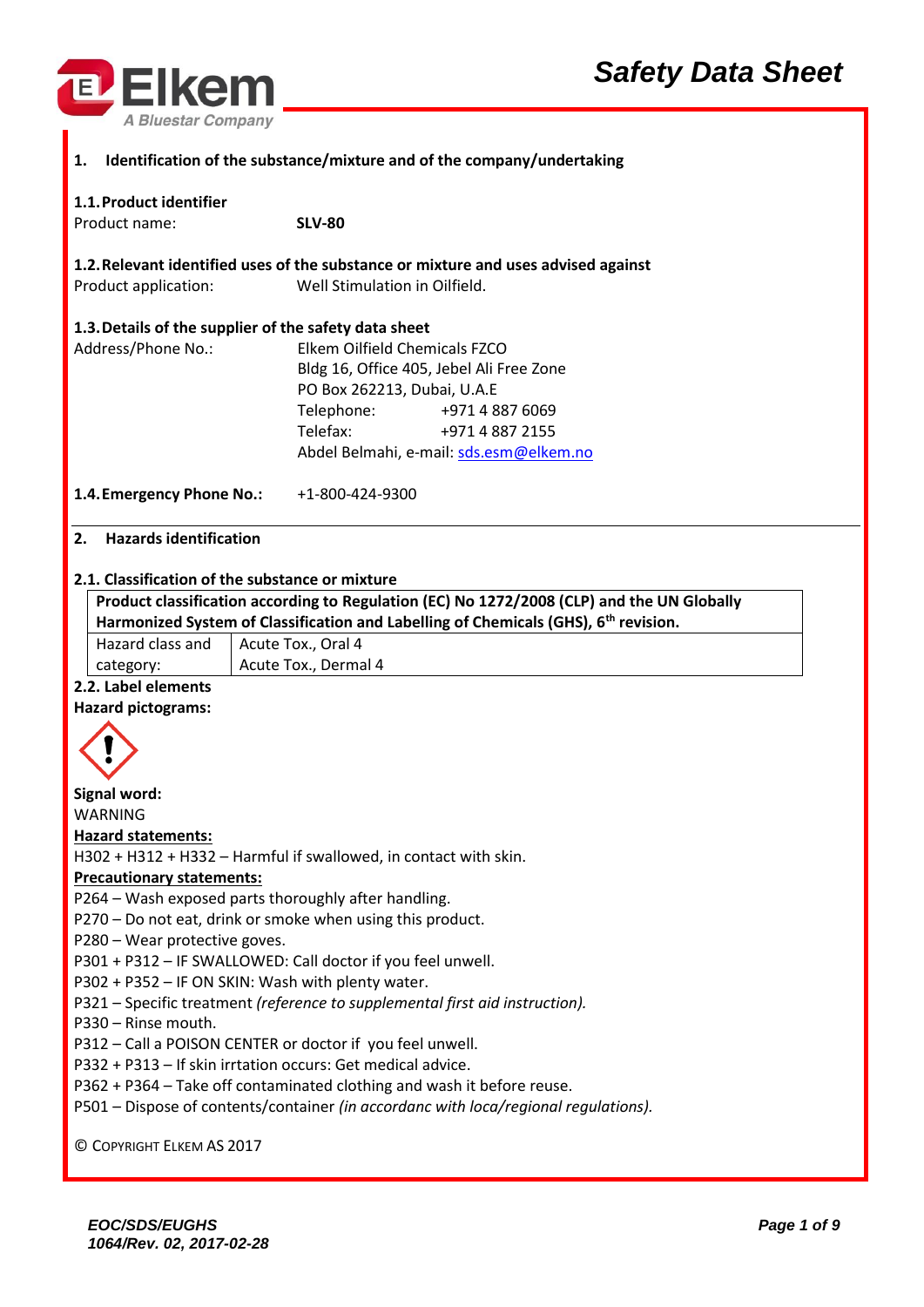## **3. Composition/information on ingredients**

## **3.2. Mixture**

| <b>COMPONENT</b>              | <b>AMOUNT</b> | <b>CLASSIFICATION</b> | CAS#           | EC#             |
|-------------------------------|---------------|-----------------------|----------------|-----------------|
| 2-Butoxyethanol; ethylene     | >99.0%        | Acute Tox. 4          | $111 - 76 - 2$ | $203 - 905 - 0$ |
| glycol monobutyl ether; butyl |               | Skin irrit. 2         |                |                 |
| glycol                        |               | Eve Irrit. 2          |                |                 |

## **4. First aid measures**

## **4.1. Description of first aid measures**

**4.1.1. General information:** See 4.1.2 - 4.1.6.

## **4.1.2. Inhalation:**

Move person to fresh air. If not breathing, give artificial respiration; if by mouth-to-mouth use rescuer protection (pocket mask, etc.). If breathing is difficult, qualified personnel should administer oxygen. Call a physician or transport to a medical facility.

## **4.1.3. Skin contact:**

Wash skin with plenty of water.

## **4.1.4. Eye contact:**

Immediately flush eyes with water; remove contact lenses, if present, after the first 5 minutes, then continue flushing eyes for at least 15 minutes. Obtain medical attention immediately, preferably from an ophthalmologist.

## **4.1.5. Ingestion:**

Do not induce vomiting. Seek medical attention immediately. If person is fully conscious, give 1 cup or 8 ounces (240 ml) of water. If medical advice is delayed and if an adult has swallowed several ounces of chemical, then give 3-4 ounces (1/3-1/2 Cup) (90-120 ml) of hard liquor such as 80 proof whiskey. For children, give proportionally less liquor at a dose of 0.3 ounce (1 1/2 tsp.) (8 ml) liquor for each 10 pounds of body weight, or 2 ml per kg body weight [e.g., 1.2 ounce (2 1/3 tbsp.) for a 40-pound child or 36 ml for an 18 kg child]..

### **Notes to physician**

Due to structural analogy and clinical data, this material may have a mechanism of intoxication similar to ethylene glycol. On that basis, treatment similar to ethylene glycol intoxication may be of benefit. In cases where several ounces (60 - 100 ml) have been ingested, consider the use of ethanol and hemodialysis in the treatment. Consult standard literature for details of treatment. If ethanol is used, a therapeutically effective blood concentration in the range of 100 - 150 mg/dl may be achieved by a rapid loading dose followed by a continuous intravenous infusion. Consult standard literature for details of treatment. 4-Methyl Pyrazole (Antizol®) is an effective blocker of alcohol dehydrogenase and should be used in the treatment of ethylene glycol (EG), di- or triethylene glycol (DEG, TEG), ethylene glycol butyl ether (EGBE), or methanol intoxication if available. Fomepizole protocol (Brent, J. et al., New England Journal of Medicine, Feb. 8, 2001, 344:6, p. 424-9): loading dose 15 mg/kg intravenously, follow by bolus dose of 10 mg/kg every 12 hours; after 48 hours, increase bolus dose to 15 mg/kg every 12 hours. Continue Fomepizole until serum methanol, EG, DEG, TEG or EGBE are undetectable. The signs and symptoms of poisoning include anion gap metabolic acidosis, CNS depression, renal tubular injury, and possible late stage cranial nerve involvement. Respiratory symptoms, including pulmonary edema, may be delayed. Persons receiving significant exposure should be observed 24-48 hours for signs of respiratory distress. Maintain adequate ventilation and oxygenation of the patient. In severe poisoning, respiratory support with mechanical ventilation and positive end expiratory pressure may be required. If lavage is performed, suggest endotracheal and/or esophageal control. Danger from lung aspiration must be weighed against toxicity when considering emptying the stomach. If burn is present, treat as any thermal burn, after decontamination. Treatment of exposure should be directed at the control of symptoms and the clinical condition of the patient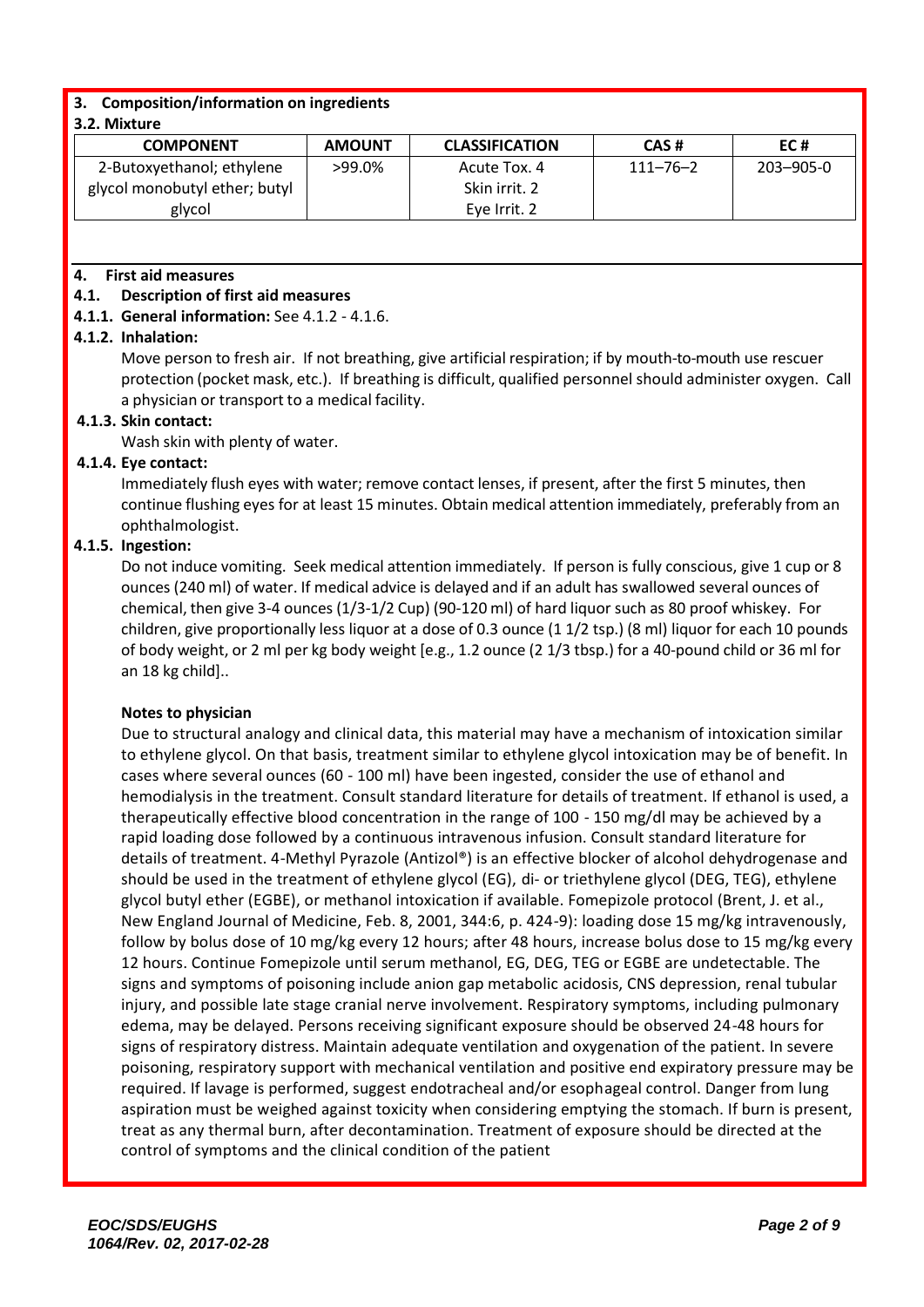| 5. Firefighting measures                                 |                                                                                                                                                                                                                                                                                                                                                                                                                                                                                                                                                                                                                                                                                                                                                                         |
|----------------------------------------------------------|-------------------------------------------------------------------------------------------------------------------------------------------------------------------------------------------------------------------------------------------------------------------------------------------------------------------------------------------------------------------------------------------------------------------------------------------------------------------------------------------------------------------------------------------------------------------------------------------------------------------------------------------------------------------------------------------------------------------------------------------------------------------------|
| <b>Extinguishing Media:</b>                              | Water fog or fine spray. Dry chemical fire extinguishers. Carbon dioxide fire<br>extinguishers. Foam. Alcohol resistant foams (ATC type) are preferred.<br>General-purpose synthetic foams (including AFFF) or protein foams may<br>function, but will be less effective.                                                                                                                                                                                                                                                                                                                                                                                                                                                                                               |
| <b>Fire Fighting Procedures:</b>                         | Keep people away. Isolate fire and deny unnecessary entry. Use water<br>spray to cool fire exposed containers and fire affected zone until fire is<br>out and danger of re-ignition has passed. Fight fire from protected<br>location or safe distance. Consider the use of unmanned hose holders or<br>monitor nozzles. Immediately withdraw all personnel from the area in<br>case of rising sound from venting safety device or discoloration of the<br>container. Burning liquids may be extinguished by dilution with water.<br>Do not use direct water stream. May spread fire. Move container from<br>fire area if this is possible without hazard. Burning liquids may be moved<br>by flushing with water to protect personnel and minimize property<br>damage. |
| <b>Special Protective Equipment</b><br>for Firefighters: | Wear positive-pressure self-contained breathing apparatus (SCBA) and<br>protective firefighting clothing (includes firefighting helmet, coat, trousers,<br>boots, and gloves). Avoid contact with this material during firefighting<br>operations. If contact is likely, change to full chemical resistant firefighting<br>clothing with self-contained breathing apparatus. If this is not available, wear<br>full chemical resistant clothing with self-contained breathing apparatus and<br>fight fire from a remote location. For protective equipment in post-fire or<br>non-fire clean-up situations, refer to the relevant sections.                                                                                                                             |
| <b>Unusual Fire and Explosion</b><br>Hazards:            | Container may rupture from gas generation in a fire situation. Violent steam<br>generation or eruption may occur upon application of direct water stream to<br>hot liquids.                                                                                                                                                                                                                                                                                                                                                                                                                                                                                                                                                                                             |
| <b>Hazardous Combustion</b><br><b>Products:</b>          | During a fire, smoke may contain the original material in addition to<br>combustion products of varying composition, which may be toxic and/or<br>irritating. Combustion products may include and are not limited to<br>Carbon monoxide, and Carbon dioxide.                                                                                                                                                                                                                                                                                                                                                                                                                                                                                                            |
| <b>Accidental release measures</b><br>6.                 |                                                                                                                                                                                                                                                                                                                                                                                                                                                                                                                                                                                                                                                                                                                                                                         |
| <b>Steps to be Taken if Material</b>                     | Contain spilled material if possible.                                                                                                                                                                                                                                                                                                                                                                                                                                                                                                                                                                                                                                                                                                                                   |
| is Released or Spilled:                                  | Small spills: Absorb with materials such as non-combustible material. Clay.<br>Zorb-all®.                                                                                                                                                                                                                                                                                                                                                                                                                                                                                                                                                                                                                                                                               |
|                                                          | Large spills: Dike area to contain spill. Collect in suitable and properly<br>labeled containers. See Section 13, Disposal Considerations, for additional<br>information.                                                                                                                                                                                                                                                                                                                                                                                                                                                                                                                                                                                               |

| <b>Personal Precautions:</b> | Isolate area. Keep unnecessary and unprotected personnel from entering<br>the area. Ventilate area of leak or spill. No smoking in area. Keep upwind<br>of spill. Refer to Section 7, Handling, for additional precautionary measures.<br>Use appropriate safety equipment. For additional information, refer to<br>Section 8, Exposure Controls and Personal Protection. |
|------------------------------|---------------------------------------------------------------------------------------------------------------------------------------------------------------------------------------------------------------------------------------------------------------------------------------------------------------------------------------------------------------------------|
|                              |                                                                                                                                                                                                                                                                                                                                                                           |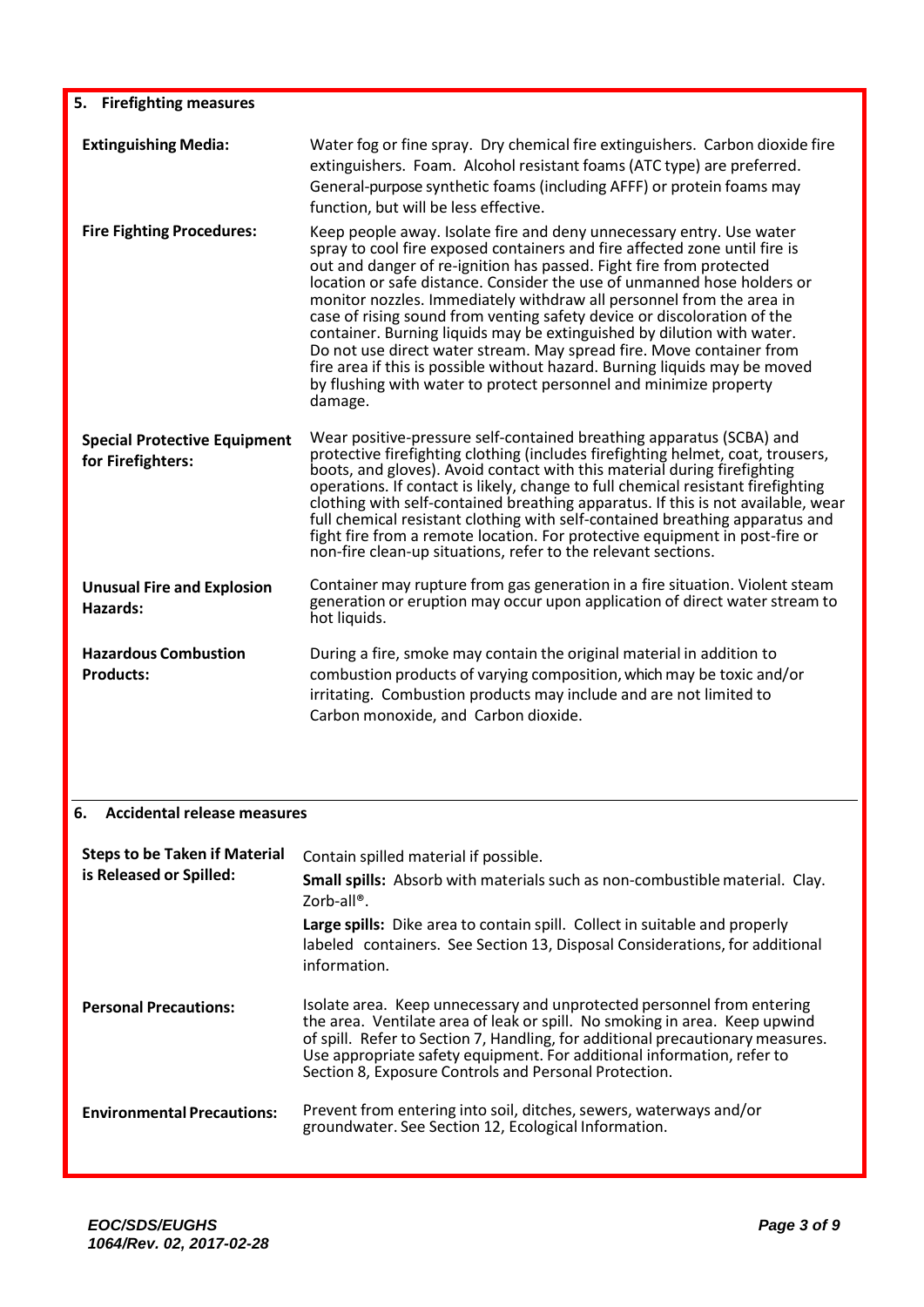## **7. Handling and storage**

## **7.1. Precautions for safe handling**

**General Handling:** Avoid breathing vapor. Do not get in eyes, on skin, on clothing. Do not swallow. Keep container closed. Use with adequate ventilation. Wash thoroughly after handling. Keep away from heat, sparks and flame. See Section 8, EXPOSURE CONTROLS AND PERSONAL PROTECTION.

**Other Precautions:** Containers, even those that have been emptied, can contain vapors. Do not cut, drill, grind, weld, or perform similar operations on or near empty containers. Spills of these organic materials on hot fibrous insulations may lead to lowering of the auto ignition temperatures possibly resulting in spontaneous combustion.

## **7.2. Conditions for safe storage, including any incompatibilities**

Store in the following material(s): Carbon steel. Stainless steel. Phenolic lined steel drums. Do not store in Aluminum. Copper. Galvanized iron. Galvanized steel. See Section 10 for more Specific Information.

### **8. Exposure controls/personal protection**

### **8.1. Control parameters**

| Component                        | List     | <b>Type</b> | Value                             |
|----------------------------------|----------|-------------|-----------------------------------|
| 2-Butoxyethanol;                 | ACGIH    | TWA         | 20 ppm                            |
| ethylene glycol                  | EU IOELV | TWA         | 98 mg/m <sup>3</sup> 20 ppm SKIN  |
| monobutyl ether; butyl<br>glycol | EU IOELV | <b>STEL</b> | 246 mg/m <sup>3</sup> 50 ppm SKIN |

A "skin" notation following the exposure guideline refersto the potential for dermal absorption of the material including mucous membranes and the eyes either by contact with vapors or by direct skin contact. It is intended to alert the reader that inhalation may not be the only route of exposure and that measures to minimize dermal exposures should be considered

## **8.2. Exposure controls**

### **8.2.1. Appropriate engineering controls**

Provide general and/or local exhaust ventilation to control airborne levels below the exposure guidelines.

### **8.2.2. Individual protection measures, such as personal protective equipment**

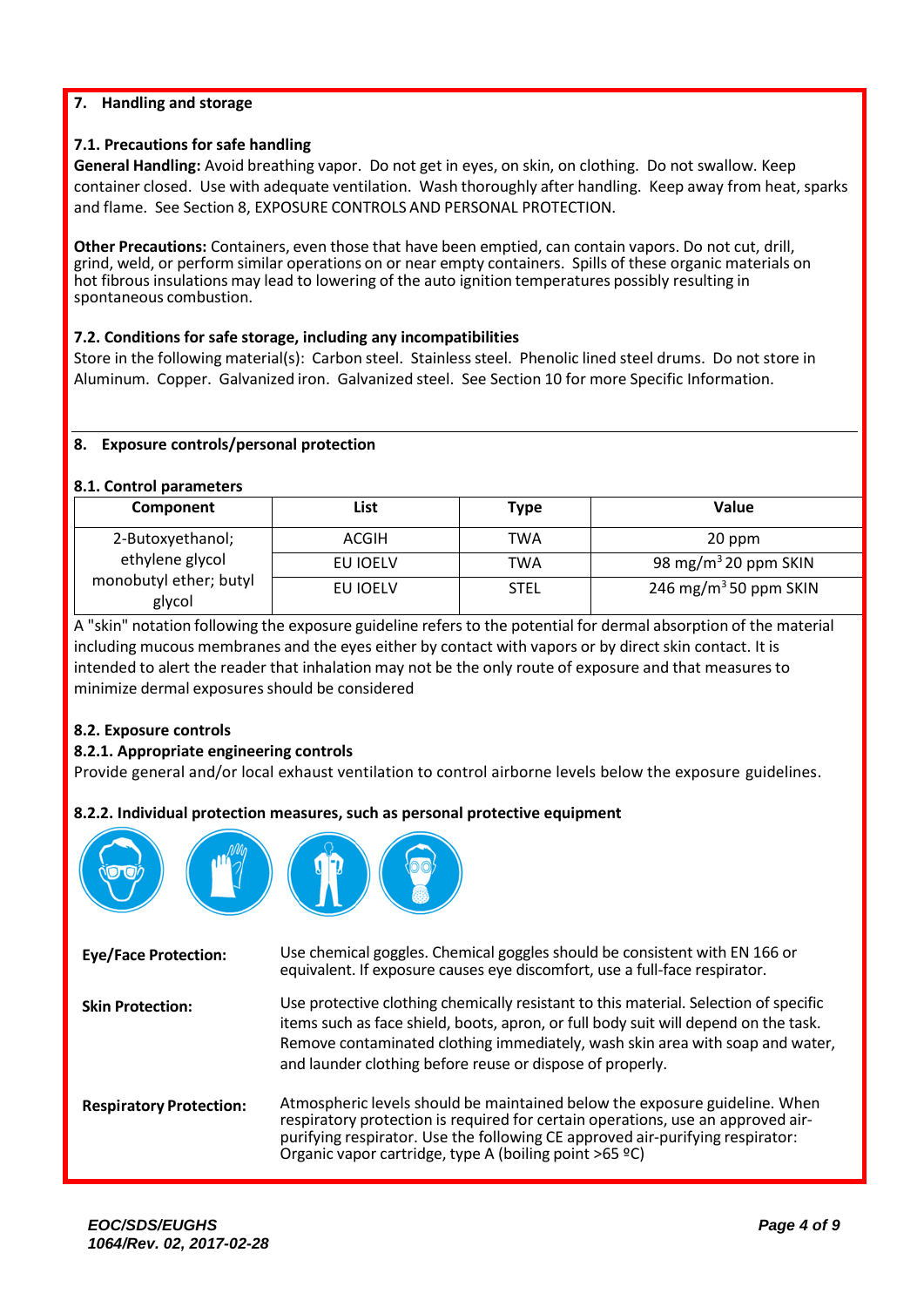| Ingestion:              | Use good personal hygiene. Do not consume or store food in the work area. Wash<br>hands before smoking or eating.                                                                                                                                                                                                                                                                                                                                                                                                                                                                                                                                                                                                                                                                                                                                                                                                                                                                                                                                                                                                                                                                                                                                                                  |
|-------------------------|------------------------------------------------------------------------------------------------------------------------------------------------------------------------------------------------------------------------------------------------------------------------------------------------------------------------------------------------------------------------------------------------------------------------------------------------------------------------------------------------------------------------------------------------------------------------------------------------------------------------------------------------------------------------------------------------------------------------------------------------------------------------------------------------------------------------------------------------------------------------------------------------------------------------------------------------------------------------------------------------------------------------------------------------------------------------------------------------------------------------------------------------------------------------------------------------------------------------------------------------------------------------------------|
| <b>Hand protection:</b> | Use chemical resistant gloves classified under Standard EN374: Protective gloves against<br>chemicals and microorganisms. Examples of preferred glove barrier materials include<br>Butyl rubber. Ethyl vinyl alcohol laminate ("EVAL"). Examples of acceptable glove barrier<br>materials include natural rubber ("latex"). Neoprene. Nitrile/butadiene rubber ("nitrile<br>"or "NBR"). Polyvinyl chloride ("PVC" or "vinyl"). Viton. When prolonged or frequently<br>repeated contact may occur, a glove with a protection class of 4 or higher (breakthrough<br>time greater than 120 minutes according to EN 374) is recommended. When only brief<br>contact is expected, a glove with a protection class of 1 or higher (breakthrough time<br>greater than 10 minutes according to EN 374) is recommended.<br>NOTICE:<br>The selection of a specific glove for a particular application and duration of use in a<br>workplace should also take into account all relevant workplace factors such as, but not<br>limited to: Other chemicals which may be handled, physical requirements (cut/puncture<br>protection, dexterity, thermal protection), potential body reactions to glove materials, as<br>well as the instructions/specifications provided by the glove supplier. |
|                         |                                                                                                                                                                                                                                                                                                                                                                                                                                                                                                                                                                                                                                                                                                                                                                                                                                                                                                                                                                                                                                                                                                                                                                                                                                                                                    |

## **9. Physical and chemical properties**

## **9.1.Information on basic physical and chemical properties**

| <b>Physical State:</b>                       | Liquid                                         |
|----------------------------------------------|------------------------------------------------|
| Color:                                       | Colorless                                      |
| Odor:                                        | Mild                                           |
| Flash Point - Closed Cup:                    | 65 <sup>o</sup> C Literature                   |
| <b>Flammable Limits in Air:</b>              | Lower: 1.3% (V) Literature                     |
|                                              | Upper: 10.6% (V) Literature                    |
| <b>Auto ignition Temperature:</b>            | 224°C Literature                               |
| <b>Vapor Pressure:</b>                       | 0.053 kPa @ 20°C ASTM E1719                    |
| Boiling Point (760 mmHg):                    | 171 <sup>o</sup> C Literature                  |
| Vapor Density (air $= 1$ ):                  | No test data available                         |
| Specific Gravity ( $H_2O = 1$ ):             | $0.9005 - 0.9040 20^{\circ}$ C/20°C Hydrometer |
| <b>Liquid Density:</b>                       | 0.902 g/ml @ 20 $^{\circ}$ C Literature        |
| <b>Freezing Point:</b>                       | -77 <sup>o</sup> C Literature                  |
| <b>Melting Point:</b>                        | Not applicable to liquids                      |
| Solubility in Water (by weight):             | 100% @ 25°C Literature                         |
| pH:                                          | No test data available                         |
| <b>Molecular Weight:</b>                     | 118.2 $g/mol$                                  |
| <b>Octanol/Water Partition Coefficient:</b>  | 0.83 Measured                                  |
| <b>Evaporation Rate (Butyl Acetate = 1):</b> | 0.06                                           |
| <b>Kinematic Viscosity:</b>                  | No test data available                         |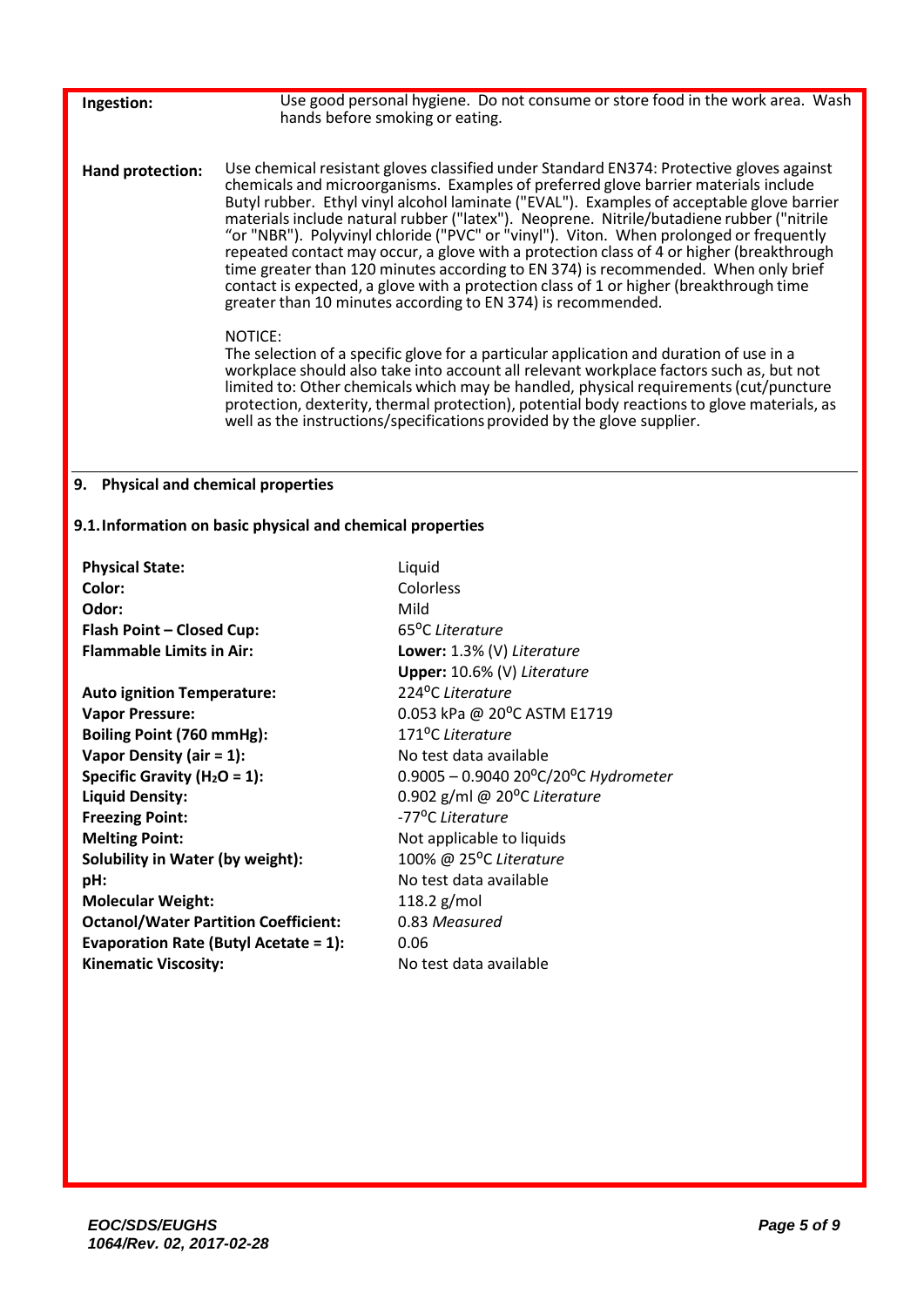| 10. Stability and reactivity  |                                                                                                                                                                                                           |  |
|-------------------------------|-----------------------------------------------------------------------------------------------------------------------------------------------------------------------------------------------------------|--|
| Stability/Instability:        | Thermally stable at typical use temperatures.                                                                                                                                                             |  |
| <b>Conditions to Avoid:</b>   | Do not distill to dryness. Product can oxidize at elevated<br>temperatures. Generation of gas during decomposition<br>can cause pressure in closed systems.                                               |  |
| Incompatible Materials:       | Avoid contact with strong acids. Strong oxidizers.                                                                                                                                                        |  |
| Hazardous Polymerization:     | Will not occur.                                                                                                                                                                                           |  |
| <b>Thermal Decomposition:</b> | Decomposition products depend upon temperature, air supply<br>and the presence of other materials. Decomposition products<br>can include and are not limited to Aldehydes, Ketones, and<br>Organic acids. |  |

## **11. Toxicological information**

## **11.1. Information on toxicological effects**

## **Acute Toxicity**

| Ingestion:              | Moderate toxicity if swallowed. Small amounts swallowed incidentally as a result of<br>normal handling operations are not likely to cause injury; however, swallowing larger<br>amounts may cause injury. In animals, effects have been reported on the following<br>organs: blood (hemolysis) and secondary effects on the kidney and liver. Human red<br>blood cells have been shown to be significantly less sensitive to hemolysis than those<br>of rodents and rabbits. Massive ingestion of ethylene glycol monobutyl ether<br>(attempted suicides) may produce metabolic acidosis and subsequent secondary<br>effects such as hemolysis, central nervous system and kidney effects. Aspiration into<br>the lungs may occur during ingestion or vomiting, resulting in rapid absorption and<br>injury to other body systems. |
|-------------------------|------------------------------------------------------------------------------------------------------------------------------------------------------------------------------------------------------------------------------------------------------------------------------------------------------------------------------------------------------------------------------------------------------------------------------------------------------------------------------------------------------------------------------------------------------------------------------------------------------------------------------------------------------------------------------------------------------------------------------------------------------------------------------------------------------------------------------------|
|                         | LD50, Guinea pig 1,400 mg/kg<br>LD50, Rat, male 1,746 mg/kg                                                                                                                                                                                                                                                                                                                                                                                                                                                                                                                                                                                                                                                                                                                                                                        |
| <b>Eye Contact:</b>     | May cause severe eye irritation. May cause moderate corneal injury. Effects may<br>include discomfort or pain, and redness. Effects may be slow to heal. Vapor may<br>cause eye irritation experienced as mild discomfort and redness.                                                                                                                                                                                                                                                                                                                                                                                                                                                                                                                                                                                             |
| <b>Skin Contact:</b>    | Brief contact may cause slight skin irritation with local redness. Repeated<br>exposure may cause irritation, even a burn. May cause more severe response on<br>covered skin (under clothing, gloves).                                                                                                                                                                                                                                                                                                                                                                                                                                                                                                                                                                                                                             |
| <b>Skin Absorption:</b> | Prolonged skin contact to animals which are less sensitive to hemolysis, as are<br>humans, did not result in the absorption of harmful amounts.<br>LD50, Rat 2,270 mg/kg<br>LD50, Rabbit 99 - 610 mg/kg<br>LD50, Guinea pig > 2,000 mg/kg                                                                                                                                                                                                                                                                                                                                                                                                                                                                                                                                                                                          |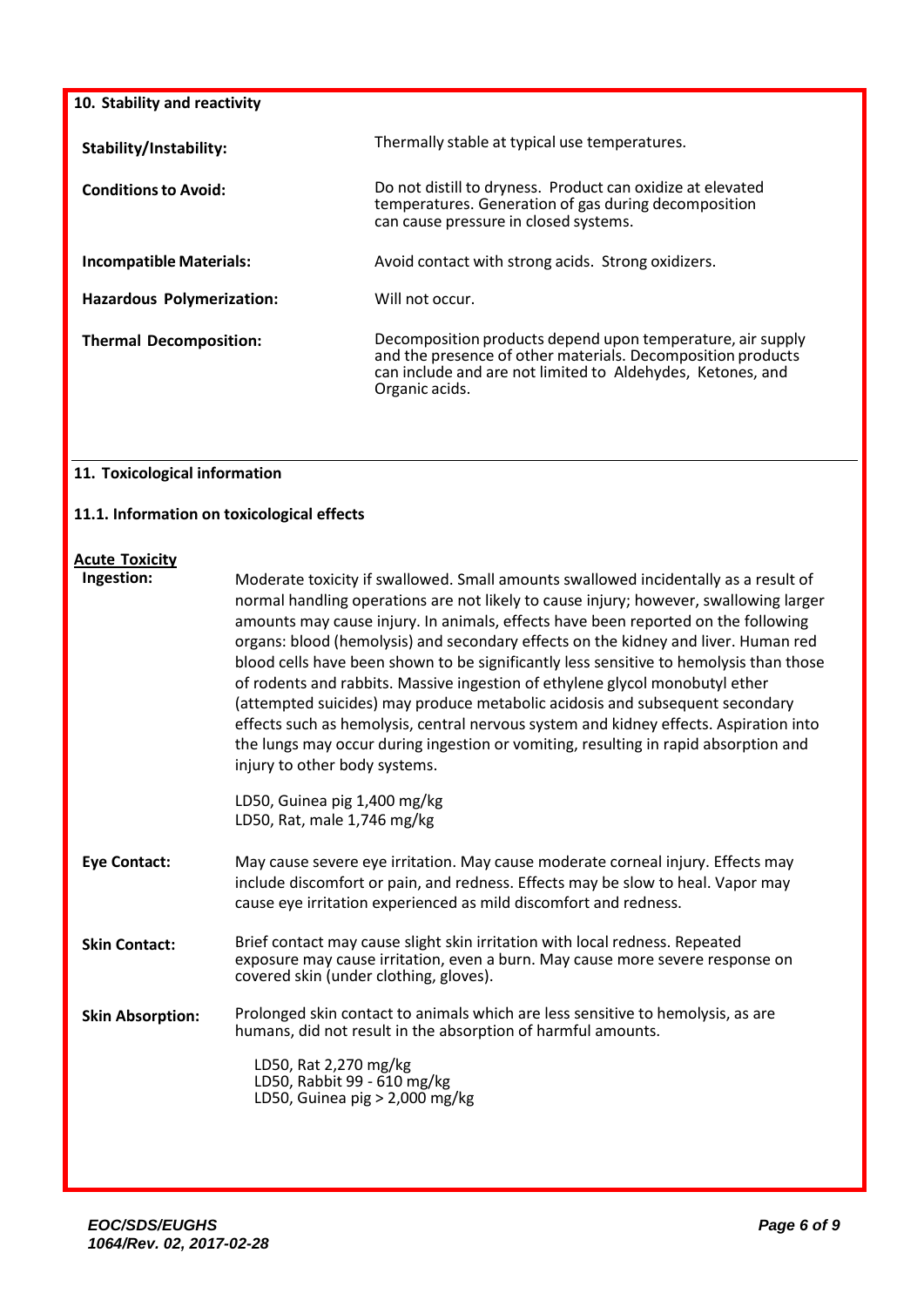| <b>Sensitization Skin:</b>                      | Did not cause allergic skin reactions when tested in humans. Did not cause<br>allergic skin reactions when tested in guinea pigs.                                                                                                                                                                                                                                                                        |
|-------------------------------------------------|----------------------------------------------------------------------------------------------------------------------------------------------------------------------------------------------------------------------------------------------------------------------------------------------------------------------------------------------------------------------------------------------------------|
| Inhalation:                                     | Excessive exposure may cause irritation to upper respiratory tract (nose and<br>throat). In humans, symptoms may include Headache. In animals, effects<br>have been reported on the following organs: blood (hemolysis) and<br>secondary effects on the kidney and liver. Human red blood cells have been<br>shown to be significantly less sensitive to hemolysis than those of rodents<br>and rabbits. |
|                                                 | LC50, 7 h, Vapor, Rat 700 ppm                                                                                                                                                                                                                                                                                                                                                                            |
| <b>Repeated Dose Toxicity:</b>                  | In animals, effects have been reported on the following organs: blood<br>(hemolysis) and secondary effects on the kidney and liver. Human red<br>blood cells have been shown to be significantly less sensitive to<br>hemolysis than those of rodents and rabbits.                                                                                                                                       |
| <b>Chronic Toxicity and</b><br>Carcinogenicity: | In long-term animal studies with ethylene glycol butyl ether, small but<br>statistically significant increases in tumors were observed in mice but not<br>rats. The effects are not believed to be relevant to humans.<br>If the material is handled in accordance with proper industrial handling<br>procedures, exposures should not pose a carcinogenic risk to man.                                  |
| <b>Developmental Toxicity:</b>                  | Has been toxic to the fetus in lab animals at doses toxic to the mother. Did<br>not cause birth defects in laboratory animals.                                                                                                                                                                                                                                                                           |
| <b>Reproductive Toxicity:</b>                   | In laboratory animal studies, effects on reproduction have been seen<br>only at doses that produced significant toxicity to the parent animals.                                                                                                                                                                                                                                                          |
| <b>Genetic Toxicology:</b>                      | In vitro genetic toxicity studies were predominantly negative. Animal<br>genetic toxicity studies were negative.                                                                                                                                                                                                                                                                                         |

## **12. Ecological information**

## **CHEMICAL FATE**

Movement & Partitioning Bioconcentration potential is low (BCF less than 100 or log Pow less than 3). Potential for mobility in soil is high (Koc between 50 and 150). Henry's Law Constant (H): 1.60E-6 atm\*m3/mole Measured Partition coefficient, n-octanol/water(log Pow): 0.83 Measured Partition coefficient, soil organic carbon/water (Koc): 67 Estimated

### **Persistence and Degradability**

Material is readily biodegradable. Passes OECD test(s) for ready biodegradability. Material is ultimately biodegradable (Reaches > 70% mineralization in OECD test(s) for inherent biodegradability).

| <b>Biodegradation</b> | <b>Exposure Time</b> | Method         |
|-----------------------|----------------------|----------------|
|                       |                      | OECD 301E Test |
| 100 %                 |                      | OECD 302B Test |

### **Theoretical Oxygen Demand:** 2.30 mg/mg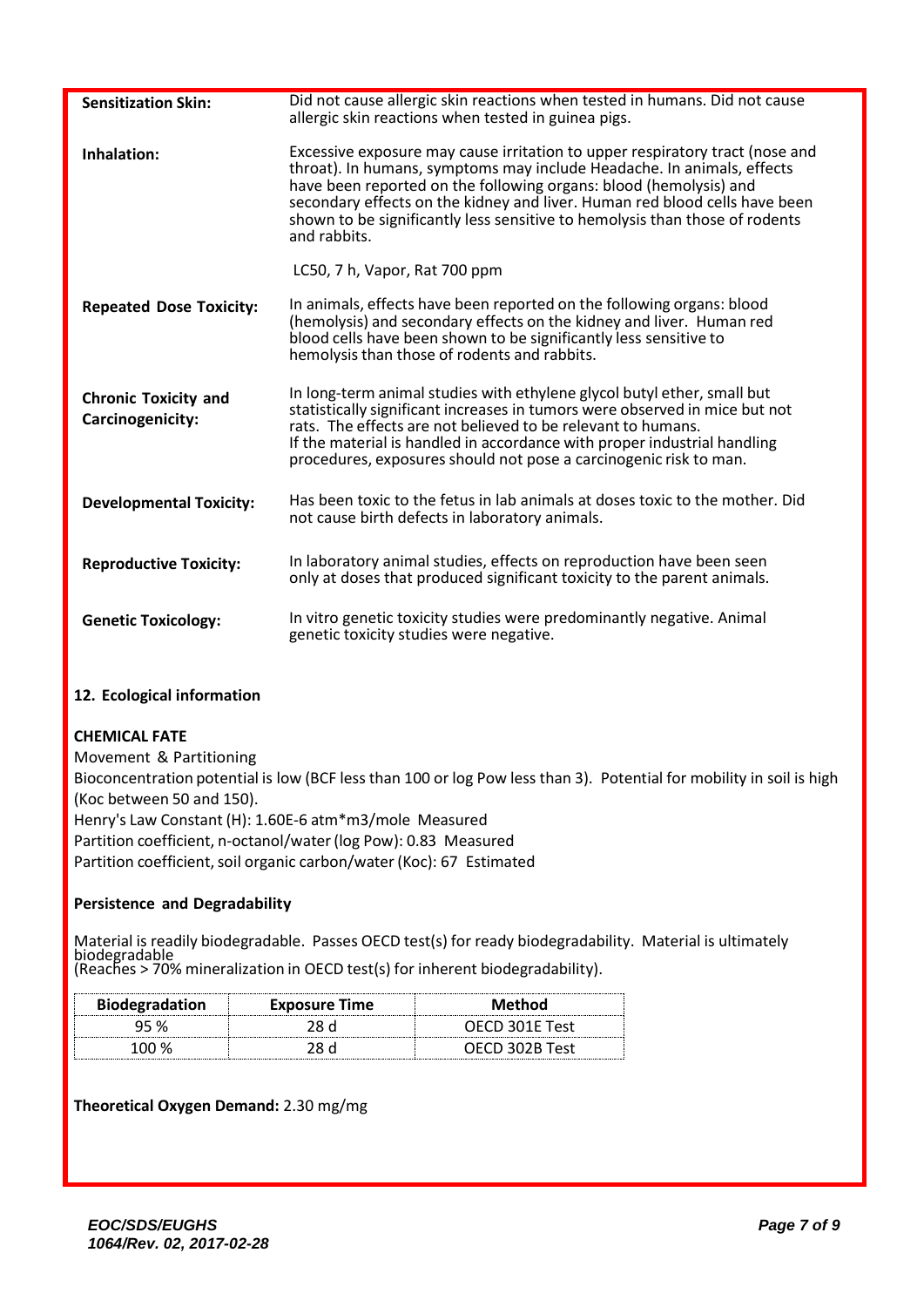### **ECOTOXICITY**

|                                                       | Material is toxic to aquatic organisms (LC50/EC50/IC50 between 1 and 10 mg/L in most sensitive species).                                                                                                                                                                                                                                                                |
|-------------------------------------------------------|-------------------------------------------------------------------------------------------------------------------------------------------------------------------------------------------------------------------------------------------------------------------------------------------------------------------------------------------------------------------------|
| <b>Fish Acute &amp; Prolonged</b><br><b>Toxicity:</b> | LC50, bluegill (Lepomis macrochirus), 96 h: 820 - 1,490 mg/l                                                                                                                                                                                                                                                                                                            |
|                                                       | LC50, rainbow trout (Oncorhynchus mykiss), 96 h: 1,700 mg/l                                                                                                                                                                                                                                                                                                             |
| <b>Aquatic Invertebrate Acute</b><br><b>Toxicity:</b> | LC50, water flea Daphnia magna: 835 mg/l<br>EC50, water flea Daphnia magna, immobilization: 1,600 - 2,500 mg/l<br>LC50, grass shrimp (Palaemonetes pugio), static, 96 h: 5.4 mg/l<br>LC50, common shrimp Crangon crangon, static, 96 h: 550 - 950 mg/l                                                                                                                  |
| <b>Aquatic Plant Toxicity:</b>                        | EC50, green alga Selenastrum capricornutum, biomass growth inhibition, 72<br>$h: 911$ mg/l                                                                                                                                                                                                                                                                              |
| <b>Toxicity to Micro-organisms:</b>                   | IC50; bacteria: > 1,000 mg/l                                                                                                                                                                                                                                                                                                                                            |
| <b>Repeated Dose Toxicity:</b>                        | In animals, effects have been reported on the following organs: blood<br>(hemolysis) and secondary effects on the kidney and liver. Human red<br>blood cells have been shown to be significantly less sensitive to<br>hemolysis than those of rodents and rabbits.                                                                                                      |
| <b>Chronic Toxicity and</b><br>Carcinogenicity:       | In long-term animal studies with ethylene glycol butyl ether, small but<br>statistically significant increases in tumors were observed in mice but not<br>rats. The effects are not believed to be relevant to humans.<br>If the material is handled in accordance with proper industrial handling<br>procedures, exposures should not pose a carcinogenic risk to man. |
| <b>Developmental Toxicity:</b>                        | Has been toxic to the fetus in lab animals at doses toxic to the mother.<br>Did not cause birth defects in laboratory animals.                                                                                                                                                                                                                                          |
| <b>Reproductive Toxicity:</b>                         | In laboratory animal studies, effects on reproduction have been seen<br>only at doses that produced significant toxicity to the parent animals.                                                                                                                                                                                                                         |
| <b>Genetic Toxicology:</b>                            | In vitro genetic toxicity studies were predominantly negative. Animal<br>genetic toxicity studies were negative.                                                                                                                                                                                                                                                        |

## **13. Disposal considerations**

This product, when being disposed of in its unused and uncontaminated state should be treated as a hazardous waste according to EC Directive 91/689/EEC. Any disposal practices must be in compliance with all national and provincial laws and any municipal or local by-laws governing hazardous waste. For used, contaminated and residual materials, additional evaluations may be required. Do not dump into any sewers, on the ground, or into any body of water.